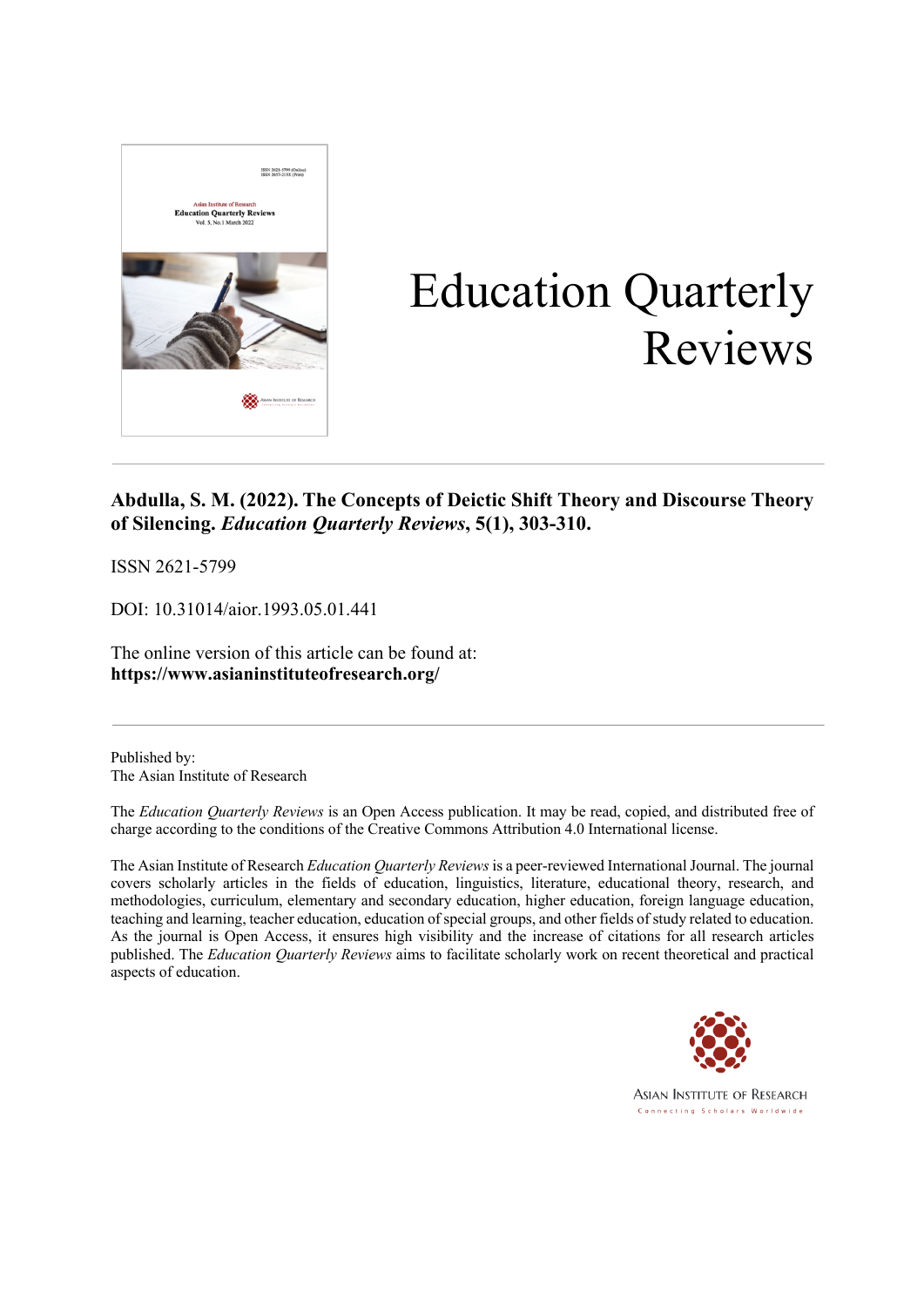

## The Concepts of Deictic Shift Theory and Discourse Theory of Silencing

Shafagat Mahmudova Abdulla<sup>1</sup>

<sup>1</sup> Azerbaijan University of Languages, Azerbaijan. Email: shafagat.m@gmail.com / ORCID: https://orcid.orq/0000-0002-8109-9318

#### **Abstract**

This paper aims to analyze the concepts of the deictic shift theory and discourse theory of silencing. It has been written on the basis of synchronic descriptive method in the study of the English language. For this purpose we wish to introduce a theoretical framework for the study and then we hope to present the deictic shift theory and discourse theory of silencing, to show the development of a set of questions that any reader may use to evaluate a work of fiction. It is noted in the article that while using the language in the narrative, these questions help to guide the reader to determine the context of the narrative. These questions also help the reader to determine the narrator's point of view, his strategy for silencing characters, and discover which characters in the narrative have been silenced. It is stated in the article that deixis depends on context, situation, and relationship within a narrative and Deictic Shift Theory is a set of premises about readers and stories that grew out of research on the function of deixis in fictional narratives. The article also covers discussion of linguistic views of scientists in this field.

**Keywords:** Deixis, Narrative, Deictic Words Anaphora, Cataphora, Narrator, Social Deixis

#### **1. Introduction**

As human speech is realized in a certain situation, condition and environment, human beings use the language in order to establish intercourse with one-another. The initial and the first function of a language is to transfer a certain piece of information. This is called a transactional function in linguistics. Languages help human beings to give information by order, request and instructions to one-another. The whole scope of actions, carried out as a result of these processes in the language, is called context. It becomes clear from the context, who is pointing to somebody or something by special words which are called deixis: *here, there, I, you, he, this, that, down, up etc.*  Deictic words just carry out deictic function. In modern linguistics the word "*deixis"* has derived from the Greek word *deixnumi.* It gives the meaning of *"to indicate," "to show," "to point to."*

By deixis is meant the location and identification of persons, objects, events, processes and activities being talked about, or referred to, in relation to the spatiotemporal context created and sustained by the act of utterance and the participation in it, typically , of a single speaker and at least one address. The word "*deixis*" traditionally is as to the semantics nearer to the "*indexial expression*" in linguistics. The analysis of recent studies in this field provides us with argument that deixis is a means, uniting semantics with pragmatics, because, language expressions are set up by means of pragmatic substitutions.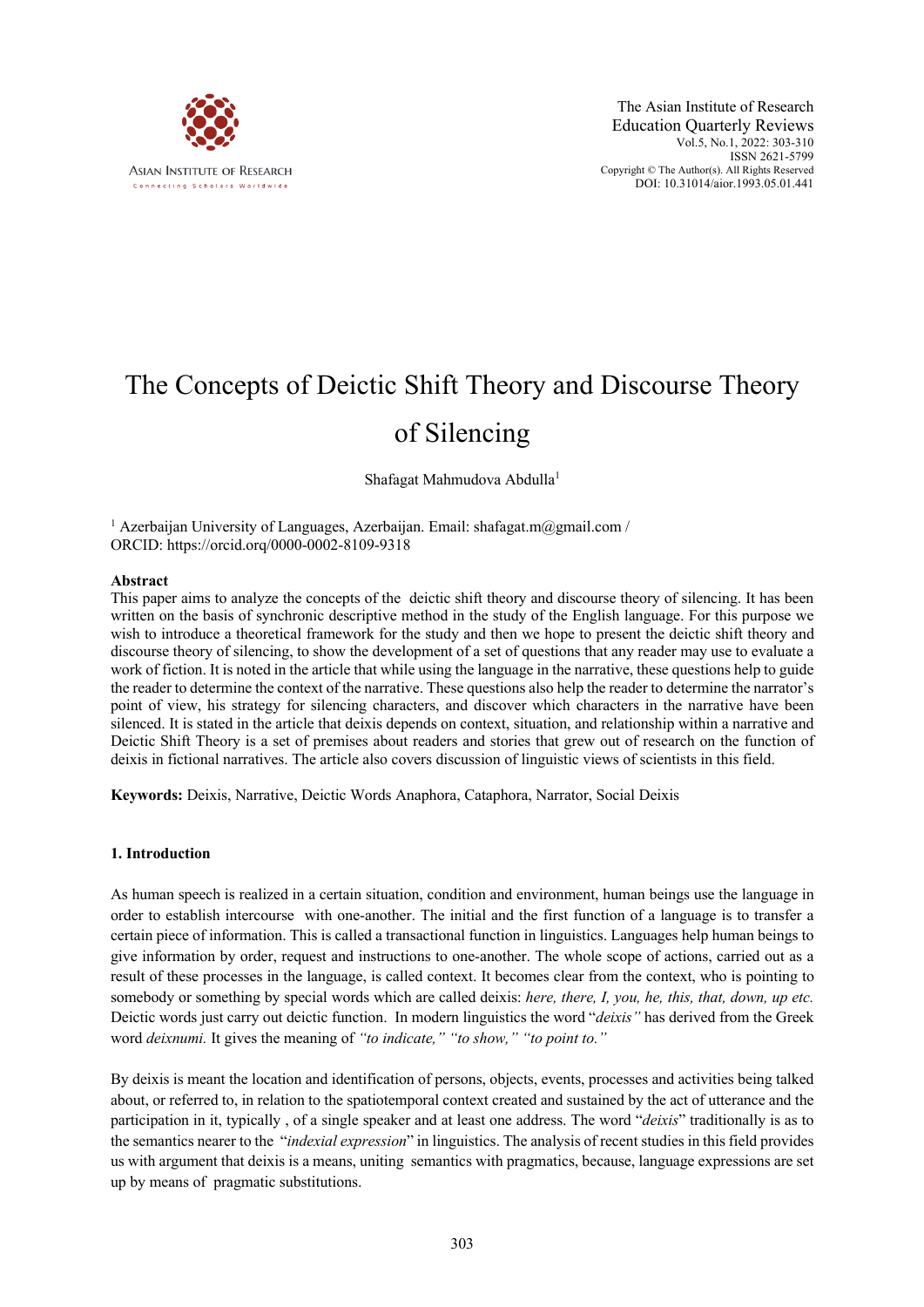#### *1.1. Objective of the study*

The purpose of the article is to study the concepts of Deictic Shift Theory and Discourse Theory of Silencing in modern English, their means of expression, the analysis of Deictic Shift Theory being a set of premises about readers and stories that grew out of research on the function of deixis in fictional narratives.

#### *1.2. Methodology*

Research methods include direct contextual analysis, cognitive-linguistic, or linguistic description. With the help of these methods, the onomasiological typology of deixis (whether it is universal or special) is clarified. It is noteworthy to mention the fact that in the investigation of the problem may be considered completely for it is not possible to cover all the study by using one method. That is why the study of these concepts is needed to investigate deeply.

The following has been chosen during the investigation:

- 1. The method of tenacity within the pragmatic model:
- 2. To follow the systematization of the theory and practice the method of dedication is used as well
- 3. A qualitative analysis of the most frequently used deixis in English

#### *1.3. Presentation and discussion*

Deixis is a linguistic term for some units of language. These units of language indicate a self-world orientation. In this orientation the elements of language have the meaning when the reader knows who, when, and where the speaker or character can be in the narrative.

The reader needs a "reference to a NOW, a HERE, and an I" for full comprehension. He considers the deixis not to be limited to a few words, such as I/you, here/there, now/then. Deixis functions in all discourse as the "prerequisite for all reference," and, most importantly, it functions as the indicator of the subjective perspective in language.

Deixis depends on context, situation, and relationship within a narrative. Every language contains words like I/you, here/there, now/then, this/that, yesterday/today/tomorrow which is recognized as deictic words. When these words are used in any narrative, they refer to as previously stated, or, less frequently, a yet-to-be stated, person, time, or location. While looking through the deictic words in discourse we see that they are the WHO, the WHERE, and the WHEN words or phrases. The simplest deictic sentence is the most difficult one to interpret: "*I am here now*." Interpreting the meaning of this sentence requires knowing who speaks as "I," what "here." As we see, without context, this sentence has lexical meaning but no semantic content.

Context refers to information about place and time, circumstances, social roles, demographic variables, and so on. The term "deictic window" is used by deictic researchers rather than the less specific word context, but it is referred to the same element of story with this more specific term: "spatial, temporal and psychological coordinates establishing a deictic perspective in the narrated world.

Within narratives the situation that gives rise to any statement within that narrative is its context, its basis for interpretation and understanding by the reader. The simple sentence "I am here now" spoken by a girl to her parents who have been looking for her has a more different meaning than does the same sentence spoken by a coworker entering a meeting ten minutes late. Van Dijk (2004) states that context opens the properties of the text. What is said and how it is said depends on which character in the narrative is speaking to whom, when, where, and for what purpose. We cannot tell stories without a context, so the context supports them. In order to tell stories we must refer to a speaker, a place or a time, that which deictically identifies the narrator, locates the narrator or character in the story, ascertains the time span of the narrative moment. That's why, context is considered to be a constituent element of deixis.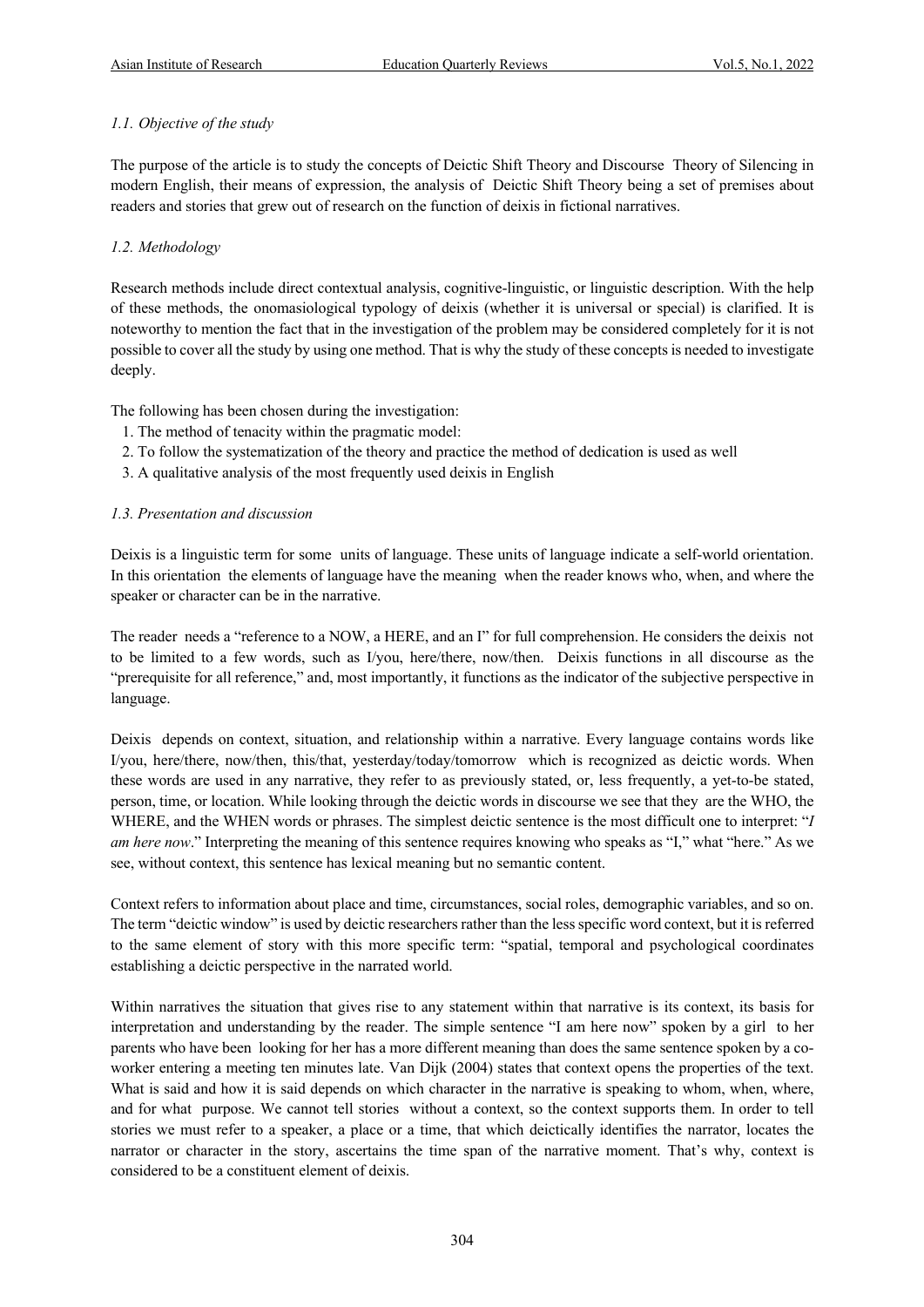Lot's of deictic words and phrases refer to a word or phrase within a narrative's context which were previously introduced, or, less frequently, to a phrase to be introduced; these are anaphora and cataphora.

Example: *A sound in the kitchen below worried him. Was Edyth coming up to have her bath before he had prepared it for her? No it was all right, she was going out of the back door. From the window he saw her disappearing round the side of the house into the small square qarden. He didn't like her to be alone there. She was a shy person, but now new people had moved into the house next door, and there was a danger of some silly woman making friends with her. He didn't want that just now.* 

The anaphoric reference word, in boldface, is the demonstrative *that* but this word does not clearly refer to just one element in the phrase that precedes it. *That* may refer to the content of the story, the act of the narrator, his anxiety.

As we know cataphora refers to a word or phrase later in the narrative, it clarifies its referent, a phrase in which the referent appears before its noun phrase. Examples below express the general intent of cataphoric phrases: "What I decided to do is this," or "This is what I have decided," in which the pronoun *this* precedes the explanation or definition that follows.

Anaphora and cataphora within a narrative are known as discourse deixis, the use of antecedents and precedents in a text. Such a question arises why anaphor and cataphora are described here because they are considered a fundamental part of linguistic analysis of narrative, but they will not be used in the reader's evaluative questions because these terms do not contribute to the reader's determination of context, narrator's point of view, narrator's marginizing strategies, or silenced characters.

Besides, social deixis is considered to fulfil another deictic function in narrative. So the words and phrases are used to determine the social status of a narrator and recipient, as well as the form of address (familiar, polite, honorific) within a narrative. Example: *Mirs Edyth never spoke to Ronald. When she passed Ronald would say with trembling voice: "Good morning, ma'am," and she would wave her hands instead of answering (emphasis added).*

Socially deictic expressions in this selection are in boldface. In this passage, the narrator, Ronald addresses to Mirs Edyth by the polite form "*Ma'am.*" With this greeting Ronald shows deference and evidence of appropriate Southern social manners by saying good morning with trembling voice and speaking the expected greeting phrase, *Good morning,* followed by the equally deferential and required honorific, *ma'am*. This passage illustrates the full spectrum of social deixis: the familiar; the polite *(Ma'am Edyth*); and the honorific *ma'am*, although in the South, the use of "*sir" and "ma'am*" is so pervasive in all levels of social conversation that it may be more correctly considered a polite form of address.

The social forms of address in a narrative are clear indicators and the character of these indicators has dominance in a story situation, their title confers authority over other characters in a story, and it becomes easy for a reader to determine which character is privileged and which character is marginized or silenced.

#### *1.4. Determination of Deictic Shift Theory*

Deictic Shift Theory is a set of premises about readers and stories that grew out of research on the function of deixis in fictional narratives. Mary Galbraith considers the Austrian psychologist Karl Bühler to be the first researcher to note the operation of deixis in narrative text in his work, The Theory of Language. Here deixis is said to be constituted differently for fictional narrative.

Besides, we searched Deictic Shift Theory similarly to the state experienced by readers and writers in which they imagine themselves participating in a world that is not literally present, experiencing the events and situations from a position inside the story. Segal(2000) further explains that much of the meaning of the story may be understood only from a cognitive position inside the story.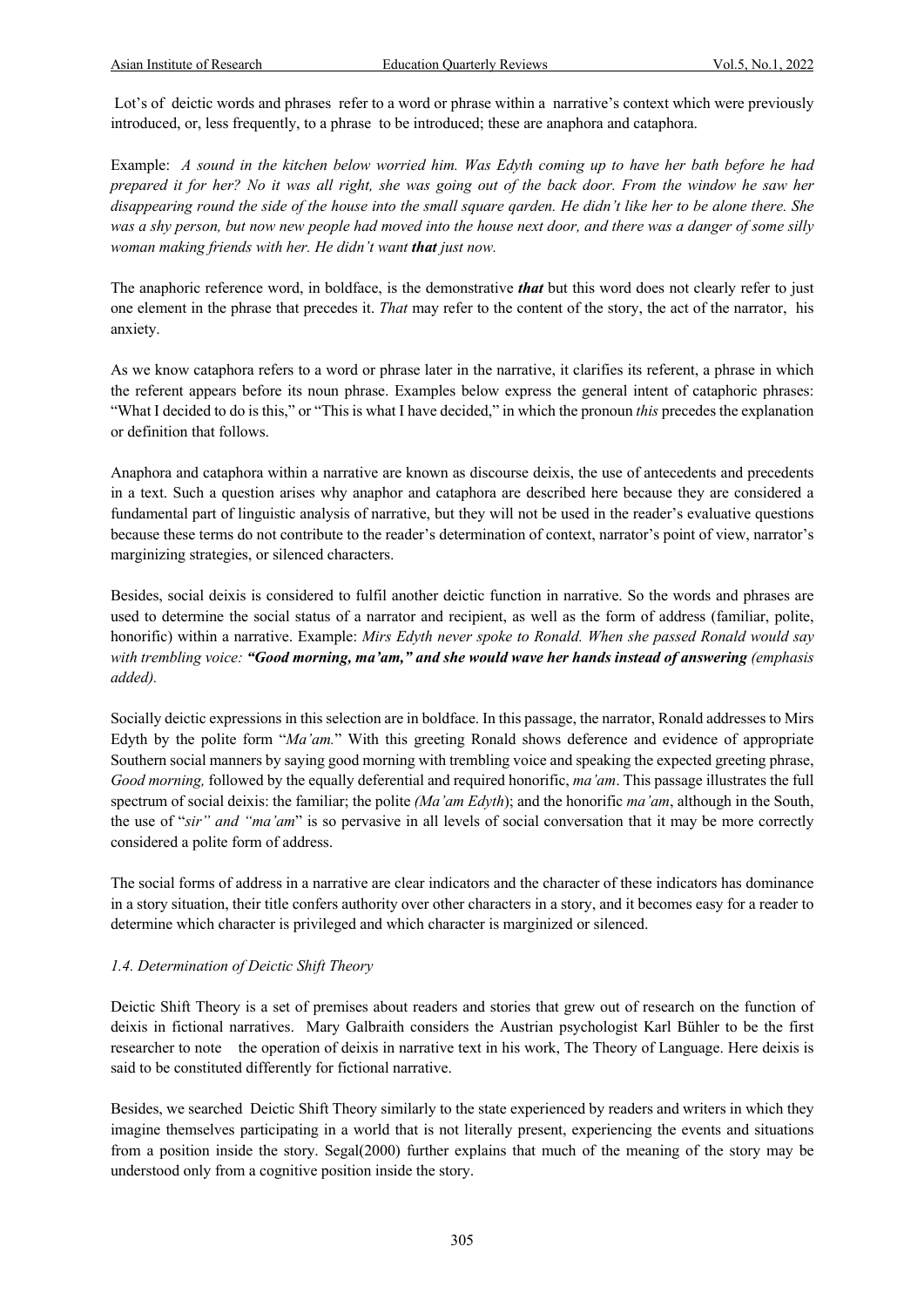Segal offers seven propositions and his first proposition is form and content. It is the study of linguistic features such as sentence and paragraph structures, verb tense, pronoun use, lexical choices, descriptive style of voice quality, and grammar style (conversational, academic, colloquial, idiomatic). Let's pay attention to form. Form looks at how text appears on the page and looks at such paralinguistic devices as punctuation style, blocking and shaping of text, paragraphing and other breaks in the text, and use of multiple fonts. A narrator opens a story with short phrases, and uses verb-less sentences throughout the text. In this way, he tells the reader as much about point of view, about story context, and tone of the story as the words tell.

Segal (2000) groups form and content together, but we consider them to be actually separate features of the text for the reader and they are formulated as separate questions. Form is the two-dimensional appearance of the text itself, the visual first impression. But content requires reading the story, it requires shifting from the lived world into the story world, and experiencing the story world from the point of view of the narrator or another character.

Content, and the next proposition, context, require the reader's ability to model the story world from her knowledge of the lived world. It is called as "mental modeling." Some readers have the difficulty understanding the content and context. They consider the content and the context to be the murky areas in the narrative. In this case some questions arise from an unclear understanding of a story, such as: What does this story mean to me? How can I know the narrator's point of view? Why do I need to know which character is silenced? The answers may be found in the language of the story through the process of asking specific questions of the text, questions developed to reveal answers to the four summary questions proposed in this study. The meaning of the entirety of a narrative is greater than the linguistic meaning of the text's contents. Analysis of context looks at the descriptive background and situational settings of the narrative's presentation - when, where, what, and who - and at the rhetorical and lexical choices the narrator uses to explore and exploit the story.

We consider that similar to content questions, the reader's questioning analysis of context presumes that the reader's general knowledge of her world, along with her understanding of social and life experiences, adds to the meaning of the narrative.

We consider that context is a problematic concept in linguistic research and discourse analysis in that it is often difficult to define what is and what is not to be included as context in studies of specific texts.

We consider the context in creative narratives to be the direct representation of the raw material of fictional reality... the phenomenal experience of a subject. We fully agree with several ideas on this field. Context in deictic studies as the specific story world assembled in the act of reading the words of the text.

Segal describes context as the "story world," as those "events of a story primarily talc [mg] place within a single spacetime continuum" identified as the story world. The story world contains people, places, objects and events that exist in spatial, temporal and causal relationships with one another." The fully populated "spacetime continuum" constrains and limits the characters and situations in the story in a way that gives the reader the feeling of coherence.

While explaining the difference between context and content we can see that context provides the background and cultural and social milieu in which a particular story occurs. But content tells of particular characters, events, and times portrayed against the backdrop of context. Content is explicitly described in the narrative. But context is often implicitly assumed in the narrative.

Segal (2000) states that "Mental Model" is used in Deictic Shift Theory. It is a term that was borrowed from cognitive psychology and psycholinguistic research. It describes the lived experience of every human being. In the premises of Deictic Shift Theory, the reader of a narrative uses her life mental model to construct a model of the story's world as it is encountered in reading. We consider that the reader's mental model assumes that the events and objects in the story world will resemble those found in the lived world unless informed otherwise by the story contents or the genre, science fiction or fantasy narratives. And because the reader's mental model assumes a default of resemblance with lived experience, the narrator need not explicitly state everything about a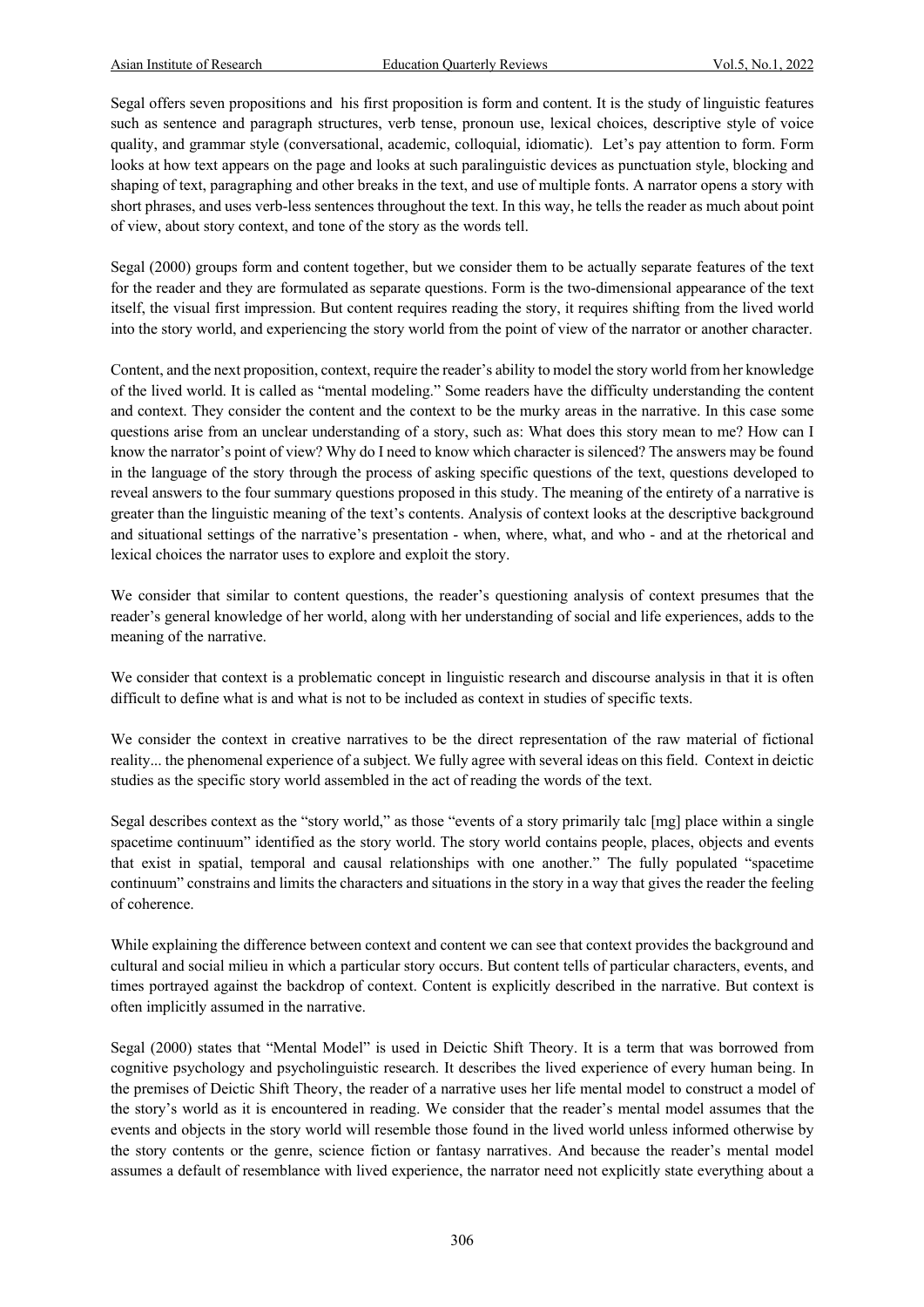character or event; many details are assumed by the reader and made a part of the reader's interpretation of the story. Consider the example. It is an example from *How is your mother? by Simon Brett* which illustrates a gap filled in by the reader:

*It was Monday morning, and Patridge was making his breakfast. He turned on his cooker and prepared to boil an egg. He looked out of the window with satisfaction. In the interval between the weekend and Monday he had dug the garden and planted all the roses/.*

The narrator explicitly states that the day was Monday, then describes the scene occurring "between weekend and Monday." The narrator does not explain the process that Patridge did during the weekend.. The narrator assumes the reader knows that Monday means for Patridge beginning a new working day and skips over the unnecessary details of where, when, why and how Patridge moved from weekend to Monday morning between sentences.

The process of the modeling the story world allows the reader to locate characters in a text both spatially and temporally: who speaks, when and where. Modeling also establishes a relationship with the story world and the characters, allowing the reader to participate mentally in the relationships created among the characters in the narrative.

Segal (2000) adds another aspect to the topic of mental models and constructs a mental model of the world of the story before and during writing, reader does.

The author "makes a deictic shift into the mind of the fictional narrator" and views the story world from the narrator's perspective. We believe that the narrative cannot be said to represent the actual author's thoughts, feelings, or beliefs. Therefore, this study will focus only on the narrator's experiences, descriptions, assumptions, fears, etc., as revealed in the text.

#### **2. Determination of Discourse Theory of Silencing**

The discourse theory of Silencing has arisen out of Critical Discourse Analysis. This theory shares all the theoretical and methodological perspectives of the Critical Discourse Analysis.

Silencing is a performative category of discourse. It is an act, which gives preference to some speakers (or narrators) and represses other speakers (narrators).

According to Blackledge(2005) CDA is neither a single theory nor a uniform and consistent methodology; its plurality and "eclecticism" and "dynamism" are evidence that CDA arose from a concern with the social rather than the "purely linguistic." CDA is a way of thinking about discourse, theory, as well as a way of recording data in discourse, methodology , and it is concerned with the identification of social behaviors as expressed in language. CDA refers to a wide range of perspectives that have their root in linguistics, all of which share a concern for critical examination of social and cultural practices CDA is more than just the "specific analyses of language structures and usages," it is the evaluation of relationships among language, social norms and ideologies.

Looking through the central features of CDA we see that the first feature is the analysis of relationships, predominantly the relationship of text to its "social, discursive and historical context." The CDA researcher searches for the structural relationships of dominance, discrimination, power and control as manifested in language. But we think CDA researcher searches for the attitudes and beliefs of power and social inequality.

The second feature is that CDA researchers are sure that the meaning of a text is not contained within the text itself. So readers or hearers make sense of the text by linking it to their previous knowledge and expectations, an essentially unlimited variable that is composed of not only the reader's knowledge, but constrained by the reader's interests and presumptions. The fact that readers link texts to their own experiences and that their interests and assumptions contribute to the understanding of a text is identical to the mental model presumption in Deictic Shift Theory research.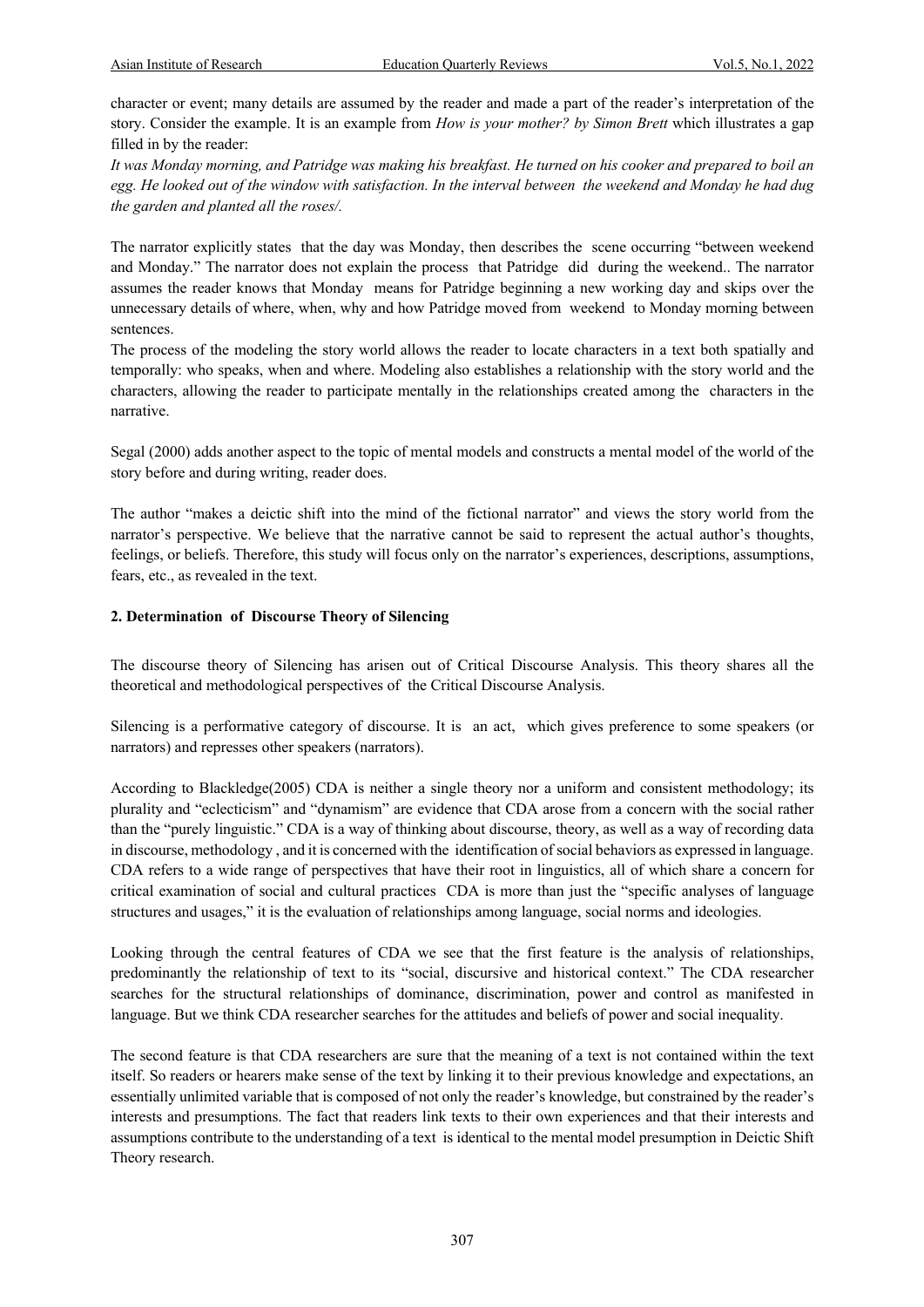Blackledge assumes that CDA takes as its central purpose that of revealing structures of power in language; it is in language that discriminatory practices are acted out, it is in language that the "unequal relations of power" are replicated, and it is in language that inequalities and the rhetoric of discrimination is contested and corrected. We agree with Blackledge. So CDA emphasis is on the understanding of discourse in relation to social problems; to social structural variables such as race, gender, and class; and above all to power.

Social differences are constructed in language, in the structuring of language use in discourse. This means that language, and language ideologies, are" anything but neutral, especially in societies where some language and identity options are privileged above others". Blackledge presents another research assumption: if racism (and this hypothesis could extend to any type of social problem or social discrimination under study) is reproduced in discourse, then it is reproduced across all categories of communication - social practices, discursive practices, and in texts.

The search for any type of discrimination in discourse means that the researcher is aware of discriminatory acts perpetrated through language and has adopted a stance -whether political, social, educational, personal - toward the discriminatory acts.

The political standpoint of the analyst will never be entirely absent, that it is not possible to conduct research free from value judgments, that " there is no value-free CDA, and that ultimately, there is no value-free science." CDA "situates its analysis both in its social, cultural and historical context and in the perspective and position of the researcher(s), in particular, explicitly defining and defending its own sociopolitical position."

CDA examines texts through three process lenses: 1."*intertextuality" 2."interdiscursivity," 3."recontextualisation." Intertextuality* is considered to be a cornerstone of CDA research. He explains that "every text is embedded in a context and is synchronically and diachronically related to many other texts." Blackledge states while it is occasionally easy to see the relationship of texts, it is more often difficult to identify embedded texts. Intertextuality is certainly a feature of creative short narratives – it is exemplified in the familiar expression, "There are no new stories, only new ways of telling them." According to Blackledge(2005) *interdiscursivity* is the property of discourse. It connects the type of text to the expected context and quality of discourse. They are generally found in a specific social situation. Blackledge's definition states that, "interdiscursive analysis links the particular conventionalized practices which are available to text producers in particular circumstances." We agree to this definition.. Interdiscursivity is also a feature of narratives. It is a part of the reader's mental model identifiying a correct type of discourse for a context. Blackledge gives an example that in a story's courtroom scene the reader expects to hear legal language, the reading of legal documents, and an adversarial cross-examination; this is the expected "conventionalized practice" extant in court settings. Legal phrasings and witness cross-examinations do not often happen in the supermarket, and the reader would instantly recognize it as an activity out of its usual discursive context.

*Recontextualization o*f discourse is both the repetition of a discourse or text in a new context and the transformation of that discourse. The repetition of a text in a different context involves a transformation, because discourse will attract new meanings in new settings. *Recontextualization* is the mainstay of newspaper reporting, talk shows, magazine articles, any public debate, gossip, rumor, and the organizational grapevine, where public or private events are re-presented, accurately or otherwise. We agree with this thought and it seems logical that all narratives are *recontextualizations* of previous narratives.

We can see the reason that the mental model concept works so well in understanding how readers connect to stories. So such themes like-"*good overcomes evil," "when one door closes, another one opens"* circulate in social conversation as platitudes and they are recontextualized in a variety of new story settings.

*Recontextualization* is a mainstay of Critical Discourse Analysis. It serves as the basis for many close and detailed discursive analyses of texts. *Recontextualization* is considered to be a fundamental presumption for all creative short narratives. It does not need to be developed into a question for readers. Studying the discourse theory of Silencing, we see that according to Thiesmeyer (2003), in the discourse theory of Silencing all discourse is an act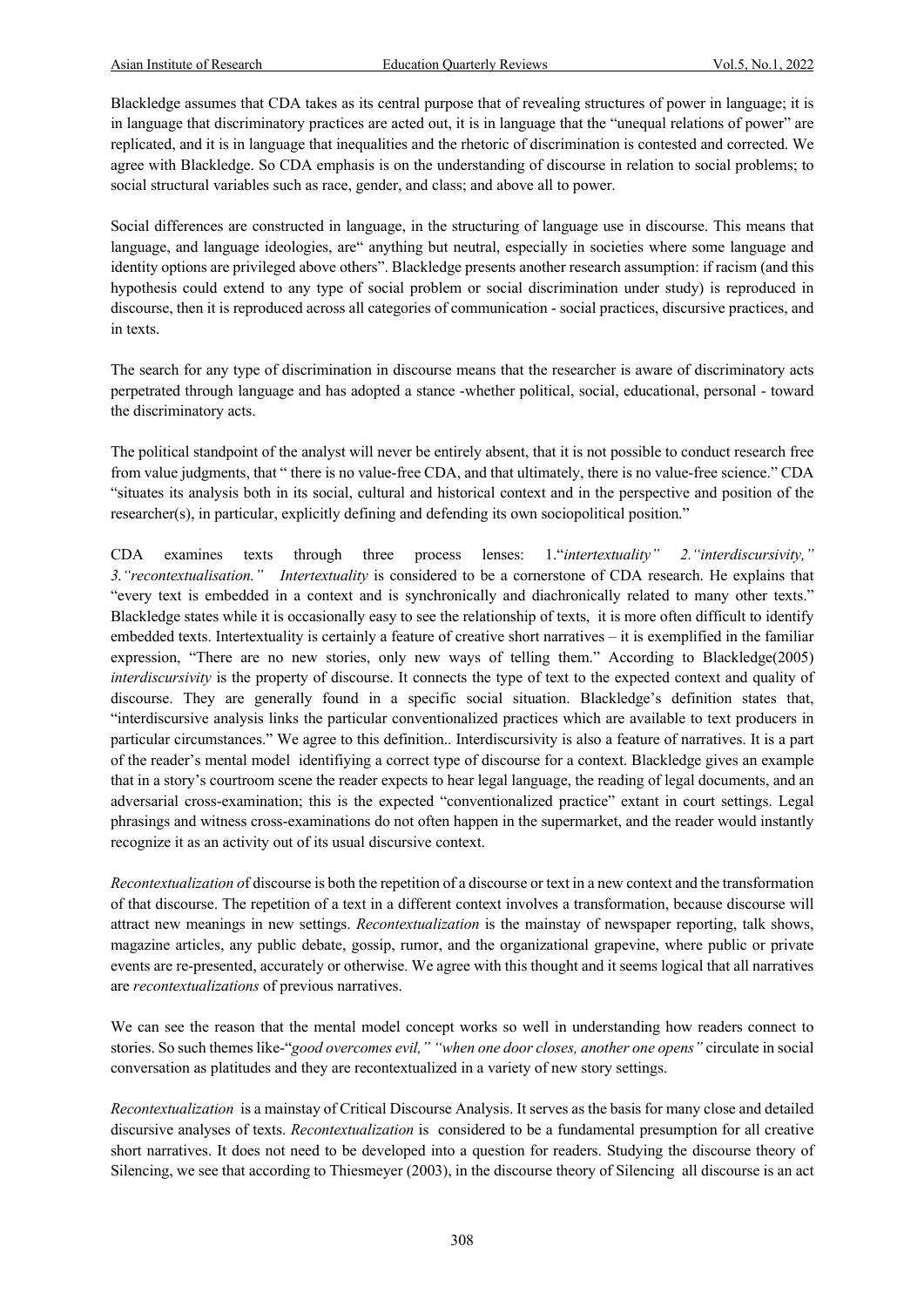within the social sphere. Silencing is a "contradictory act" in that it operates through discourse, through "publicly learned and publicly used language with social frameworks and functions". As an act, silencing is the expression of unequal power relations among participants that has personal, social and global consequences; it is a discursive relationship in which the social value of the exchange is unequal. Silencing incorporates these discursive acts and the social frameworks, the contexts, that sanction silencing. Silencing in this study and as used in discourse analysis is not the result of illness, injury, or impairment; it is an active and socially constructed practice , one that is, or can seem to be, the result of personal choice. But silencing "clearly involves choices made by other people as well as by the potential speaker."

Silencing of characters is imposed in narrative in four ways: it may be externally- imposed, or it may be internallyimposed, it may be unrealized silencing, or it may be compliant silencing. Whatever the form, silencing is the result of social and political judgments about who may speak and who may not. We consider these forms of character silencing to be called *Forced, Chosen, Unrealized, and Compliant*. *Forced and Chosen silencing* indicate choices. These choices are made by individuals or groups to silence ideas and information selectively rather than allow free, open discourse among participants.

Unrealized silencing indicates either no choice or an unconscious acceptance of silencing. Clair(1998) states that in populations that have been discriminated against over long periods of time, the acceptance of silencing has become institutionalized and customary among the discriminated population (3). For example, customs which assign the legal status of property to women and children, a status that stripped their ability to claim rights as human beings or to speak for themselves, have silenced women and children for centuries. This custom, like so many others, has been so long a social reality. Acceptance of this status was unconscious and unrealized, because it was the condition of all women and children.

According to Thiesmeyer (2003), compliant silencing is a complex and coercive choice which participates in social discourse not through an individual's own words or actions but according to choices made by others as to what is acceptable to speak and do. It is an act of discourse that disguises the silencing contained within it  $(8)$ . Thiesmeyer (2003) states: Compliance can be maintained by awareness of possible unpleasant alternatives. It occurs rather than by the coercive use of unpleasant alternative themselves. The power of a discourse lies in the discursive system's ability to preclude challenges.

Discursive assimilation is silencing by restricting an individual or group to a different acceptable kind of discourse expression than the expression the individual or groups might have independently produced. Discursive displacement, similar to discursive assimilation, is the silencing of forbidden speech and narrative by replacement with acceptable speech and texts that express dominant social ideas and customs, sacrificing or discarding the unacceptable discourse.

Discursive reproduction of accepted ideologies, unifying phrases, and conventional notions through mass media and educational institutions is silencing not only of personal voices but of the ideas and information these voices may have offered.

The goal of using acceptable discourse to silence unacceptable discourse is to eliminate the potential for any audience in the social sphere to gain access to unacceptable information. A society unable to hear about or be aware of the existence of ideas that differ too much from those normally permitted by the dominant ideology cannot use those ideas or information to challenge the dominant discourse.

Discursive reproduction is repetition, the re-producing, of acceptable discourse.

Consider the examples:

- *- "We are a Democracy,"*
- *- "It's the American Way,"*
- *- "We are all equal in the eyes of the law," or "These colors don't run"*